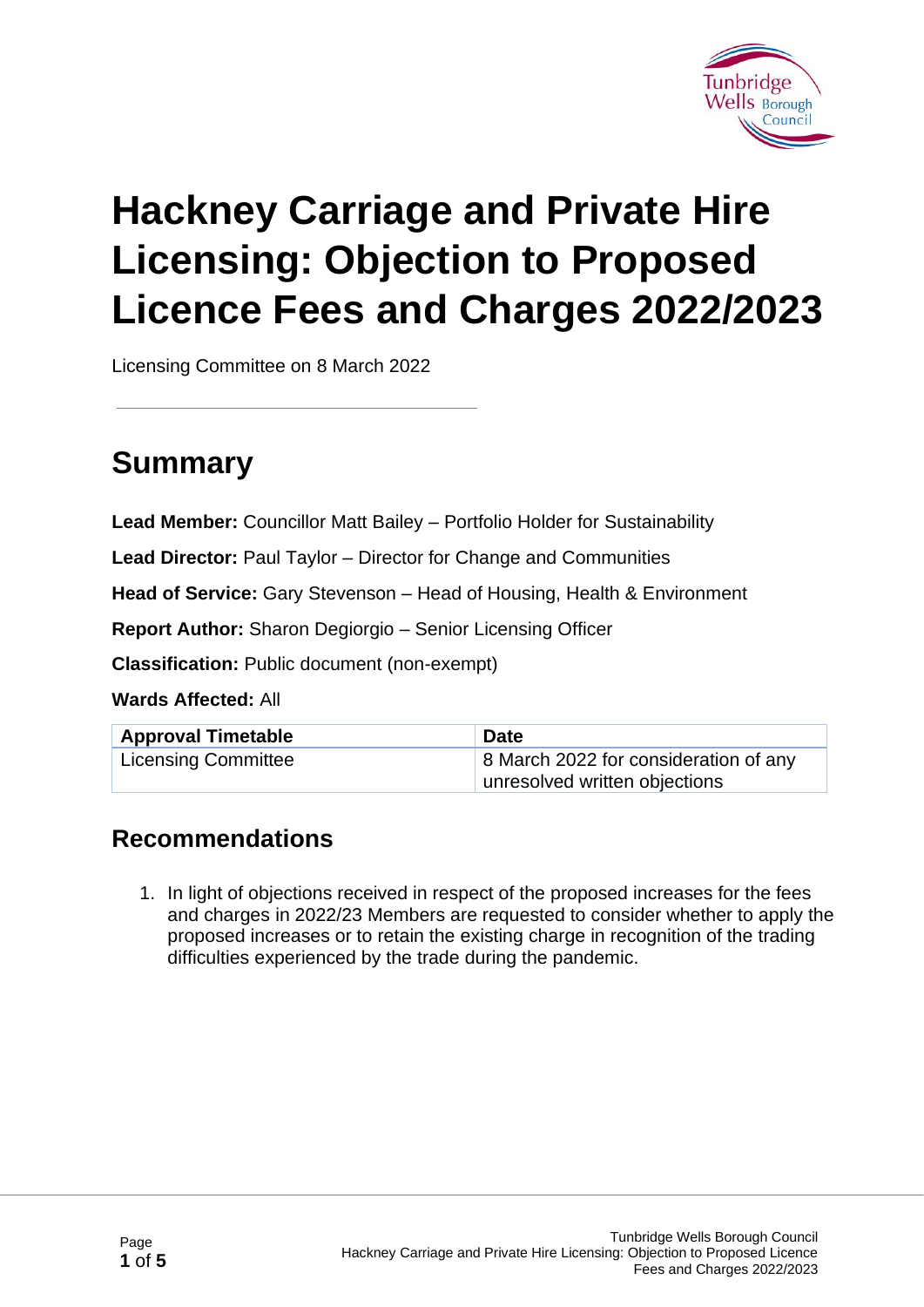

### **1. Introduction and Background**

- 1.1 Taxi licensing fees are set locally by the Council. The taxi licensing service is working towards being self-financing over the medium term.
- 1.2 The Local Government (Miscellaneous Provisions) Act 1976 permits the Council to charge fees for the grant of licences in respect of hackney carriage and private hire drivers, vehicles and operators. The legislation specifies the elements that can be included in the cost of the licence fee.
- 1.3 The cost of issue and administration can be recovered by way of the driver licence fee. In respect of vehicle and operator licences, the reasonable cost of inspecting vehicles, providing hackney carriage stands and any reasonable administrative or other costs in connection with the foregoing and with the control and supervision of hackney carriages and private hire vehicles can be included in the fees.
- 1.4 In light of the impact of the Pandemic, Members had previously determined not to apply any increase for the fees for 2021/22 in recognition of the impact on the trade.
- 1.5 It is therefore proposed that the inflationary increase will be applied to charges from 1 April 2022 subject to Members views after consideration of the objections. The current proposals have been drawn up towards the target of achieving a position of selffinancing at some future point.
- 1.6 At the Licensing Committee on 30 November 2021, Members approved the proposed fees as set out in Appendix A for publication, consultation and implementation with effect from 1 April 2022, subject to consideration of any unresolved written objections at Licensing Committee on 8 March 2022.
- 1.7 The authority received 2 objections to the proposed change in the licensing fees and charges, see table at Appendix B. This suggests that the trade is content with the proposed inflationary increase.

### **2. Options Considered**

- 2.1 The new fees and charges are implemented to ensure that they are set at an appropriate level, to recover the costs associated with providing the service.
- 2.2 In acknowledgement of the trades concerns and the impact of the pandemic on their trade, Members may be minded to retain the fees at the current 2020/21 levels, therefore no uplift will be made.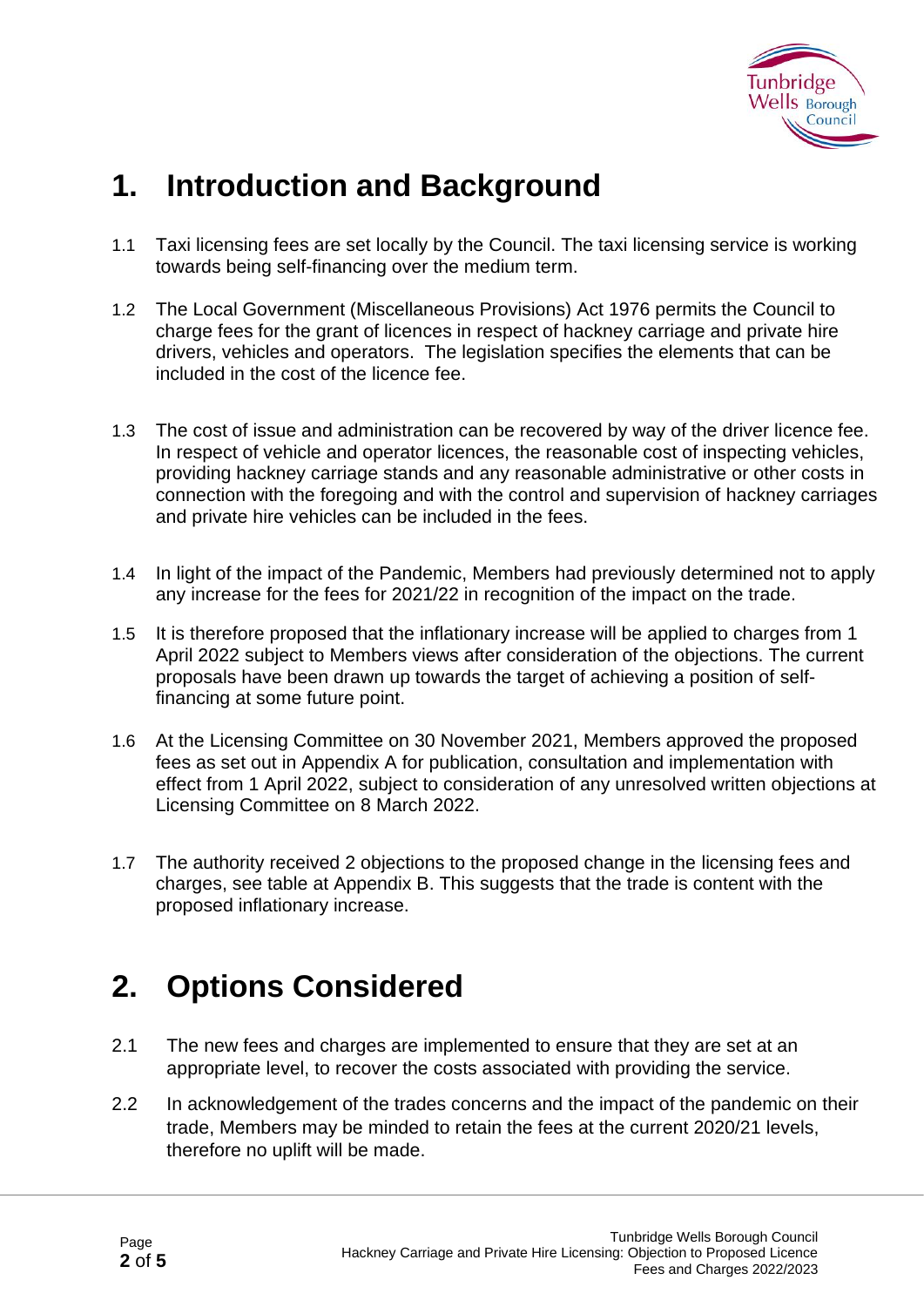### **3. Preferred Option and Reason**

- 2.4 In light of the impact of the Pandemic, Members determined not to apply any increase for the fees for 2021/22 in recognition of the impact on the trade. Therefore, Members are requested to approve the proposed 2022/23 fees and charges as set out in Appendix A to reflect changes in costs and to continue towards the target of achieving a position of self-financing: or
- 2.5 Acknowledge the objections received and the impact of the pandemic on the trade, Members may choose to retain the current fees & charges level.

## **3. Consultation on Options**

2.6 Officers from the licensing department undertook a consultation exercise by way of a public notice in the local newspaper, the Council's website, and an email to all drivers, vehicle proprietors and Operators and only 2 objections were received.

### **4. Implementation**

2.7 If Members approve the proposed fees and charges, these will come into effect on 1 April 2022 and will be advertised on the Council's website. The decision will be published on Tunbridge Wells Borough Council's website.

### **5. Appendices and Background Documents**

Appendices:

- Appendix A: Proposed 2022/23 Licensing Fees and Charges
- Appendix B: Table of objections to the proposed 2022/23 Licensing Fees and Charges

Background document:

[https://democracy.tunbridgewells.gov.uk/documents/g4926/Public%20reports%20pack%203](https://democracy.tunbridgewells.gov.uk/documents/g4926/Public%20reports%20pack%2030th-Nov-2021%2018.00%20Licensing%20Committee.pdf?T=10) [0th-Nov-2021%2018.00%20Licensing%20Committee.pdf?T=10](https://democracy.tunbridgewells.gov.uk/documents/g4926/Public%20reports%20pack%2030th-Nov-2021%2018.00%20Licensing%20Committee.pdf?T=10)

[https://democracy.tunbridgewells.gov.uk/documents/g4926/Printed%20minutes%2030th-](https://democracy.tunbridgewells.gov.uk/documents/g4926/Printed%20minutes%2030th-Nov-2021%2018.00%20Licensing%20Committee.pdf?T=1)[Nov-2021%2018.00%20Licensing%20Committee.pdf?T=1](https://democracy.tunbridgewells.gov.uk/documents/g4926/Printed%20minutes%2030th-Nov-2021%2018.00%20Licensing%20Committee.pdf?T=1)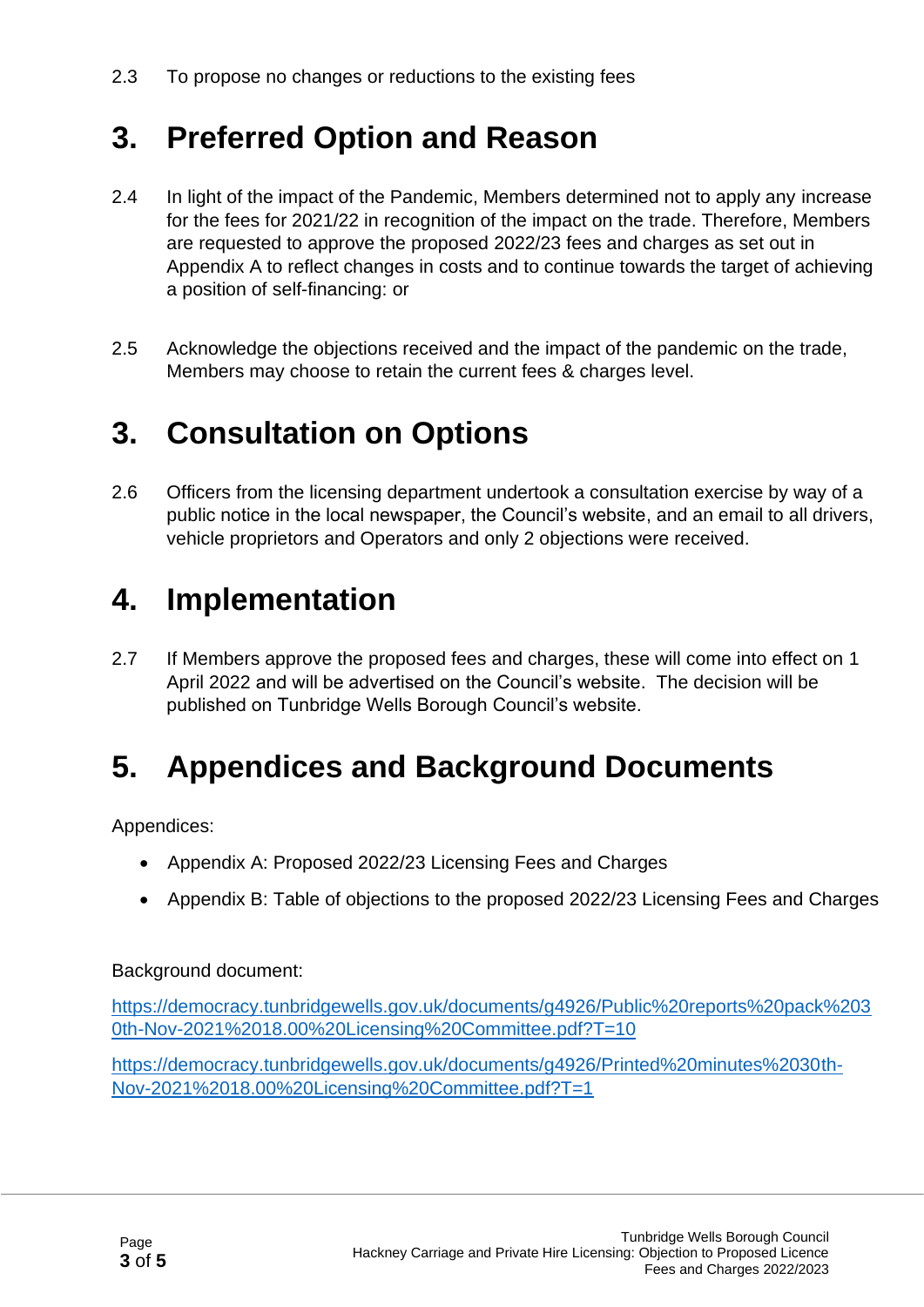### **6. Cross Cutting Issues**

#### **A. Legal (including the Human Rights Act)**

Should parts of industry believe the authority's fees are at a level which is greater than the costs of the statutory functions then it would be open to them to undertake judicial review proceedings. Should this arise, the authority would need to evidence how it arrived at the fee levels to demonstrate that they have been calculated on a cost recovery basis only.

Helen Ward, Mid Kent Legal Services Lawyer (Contentious), 26.01.2022

#### **B. Finance and Other Resources**

The Council now has a policy of "user pays" and this report explains how Taxi and Private Hire licensing is working towards this financial objective. Constant reductions in government funding mean that it is not possible to subsidise the provision of such services and the fee increases proposed here should move the service towards financial self-sufficiency.

The option of not imposing and increase for 2021/22 would not have a material impact on the budget but this loss of revenue will need to be recovered when setting future fees and charges

Jane Fineman, Head of Finance, Parking and Procurement, 19.01.2022

#### **C. Staffing**

The report does not propose any changes to staffing

Sharon Degiorgio, Senior Licensing Officer, 19.01.2022

#### **D. Risk Management**

No significant risks identified

Sharon Degiorgio, Senior Licensing Officer, 19.01.2022

#### **E. Environment and Sustainability**

No issues identified.

Sharon Degiorgio, Senior Licensing Officer, 19.01.2022